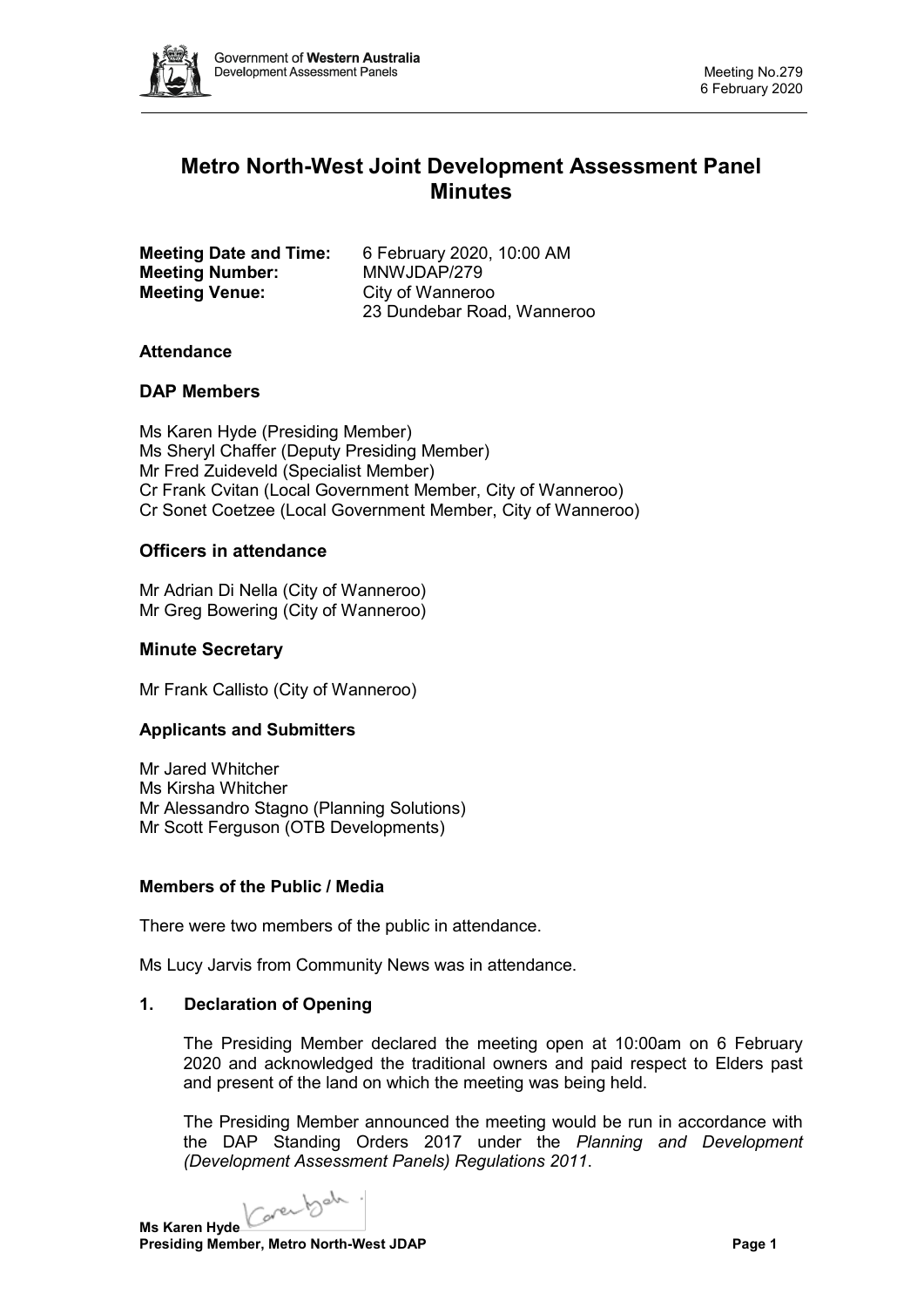

The Presiding Member advised that the meeting is being audio recorded in accordance with Section 5.16 of the DAP Standing Orders 2017 which states *'A person must not use any electronic, visual or audio recording device or instrument to record the proceedings of the DAP meeting unless the Presiding Member has given permission to do so.'* The Presiding Member granted permission for the minute taker to record proceedings for the purpose of the minutes only.

# **2. Apologies**

Nil

# **3. Members on Leave of Absence**

Nil

# **4. Noting of Minutes**

DAP members noted that signed minutes of previous meetings are available on the [DAP website.](https://www.dplh.wa.gov.au/about/development-assessment-panels/daps-agendas-and-minutes)

# **5. Declaration of Due Consideration**

All members declared that they had duly considered the documents.

# **6. Disclosure of Interests**

Nil

# **7. Deputations and Presentations**

- **7.1** Mr Jared Whitcher & Ms Kirsha Whitcher addressed the DAP against the application at Item 8.1.
- **7.2** Mr Alessandro Stagno (Planning Solutions) addressed the DAP in support of the application at Item 8.1 and responded to questions from the panel.
- **7.3** Mr Greg Bowering addressed the DAP in relation to the application at Item 8.1 and responded to questions from the panel.

# **8. Form 1 – Responsible Authority Reports – DAP Application**

**8.1** Property Location: Lot 646 (48K) Roulettes Parade, Clarkson

Applicant: Planning Solutions Responsible Authority:<br>DAP File No:

Development Description: Mixed use development containing a child care centre, shops, offices, cafe & residential Owner: Catalina Gateway Site Pty Ltd<br>
Responsible Authority: City of Wanneroo DAP/19/01630

Karenbah. **Ms Karen Hyde Presiding Member, Metro North-West JDAP Page 2**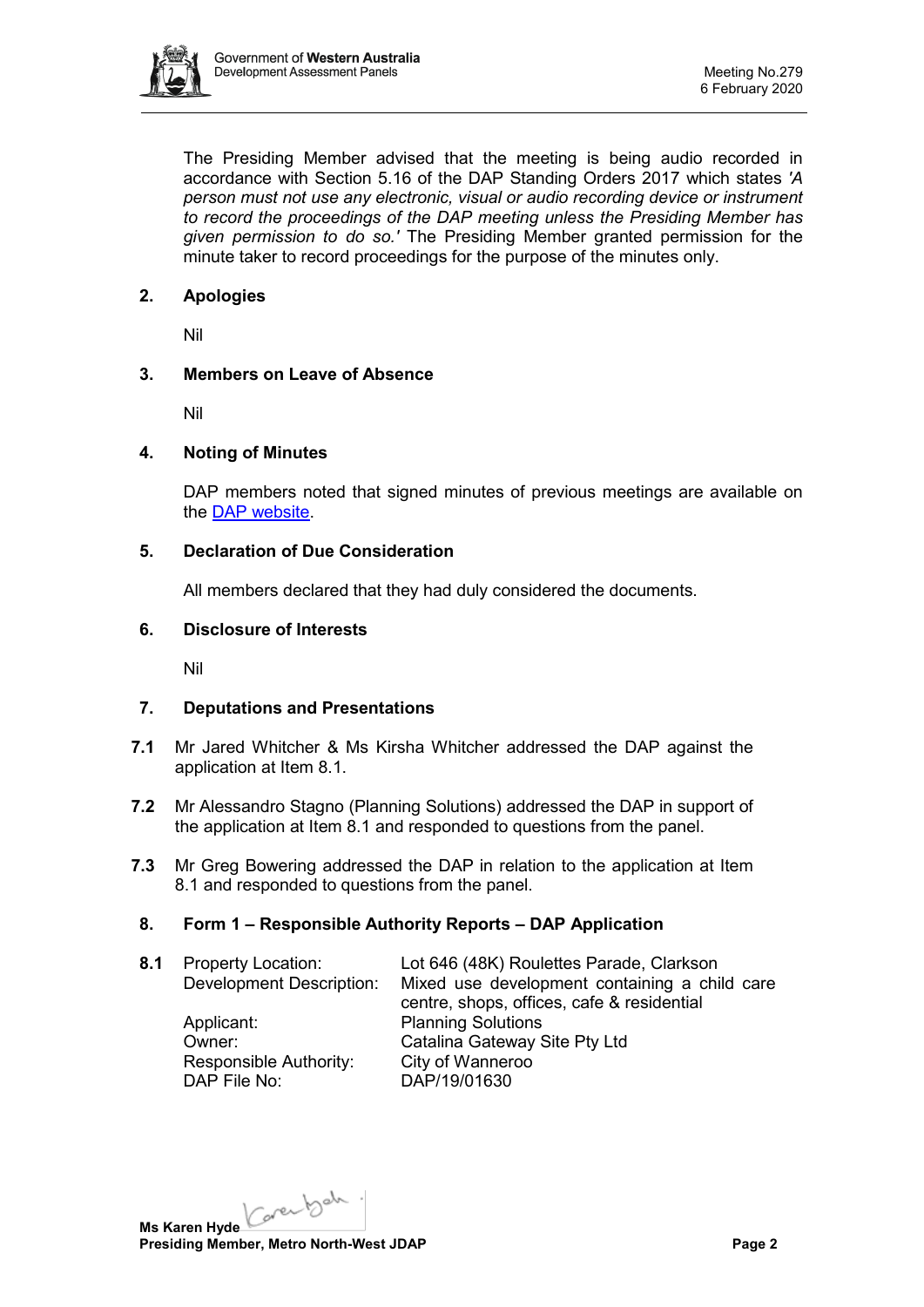

# **REPORT RECOMMENDATION**

**Moved by: Cr Frank Cvitan <b>Seconded by:** Cr Sonet Coetzee

That the Metro North-West JDAP resolves to:

**Refuse** DAP Application reference DAP/19/01630 and accompanying plans dated November 2019 – Site Plan (DA02\_F), Child Care Floor Plan (DA03\_B), Mixed Use Floor Plan (DA04\_D), Indicative Roof Plan (DA05\_C), Child Care Elevation Plans (DA06\_C), Mixed Use Elevation Plans (DA07\_C), Sections (DA08\_A) and Landscaping Plan (DA09\_D) in accordance with Clause 68 of the *Planning and Development (Local Planning Schemes) Regulations 2015*, the provisions of the City's District Planning Scheme No. 2 and the Metropolitan Region Scheme, for the following reasons:

- 1. The development does not provide a sufficient number of on-site car parking bays as required under Clause 4.14 of the City's District Planning Scheme No. 2. A 30 bay parking shortfall will impact on the availability of on-street car parking bays within the locality and will create a parking problem in the area;
- 2. The proposal does not sufficiently address the recommendations outlined by the Design Review Panel and therefore is contrary to Clause 67(b) of the Deemed Provisions of the *Planning and Development (Local Planning Schemes) Regulations 2015*;
- 3. The proposed foyer and bin store of the mixed use building does not provide a sufficient secondary street setback from Roulettes Parade as required under Clause 4.7.3 of the City's District Planning Scheme No. 2. The proposed structures do not provide an active street frontage and do not positively contribute towards creating an attractive streetscape presence to Roulettes Parade;
- 4. The proposed Child Care Centre does not provide sufficient building setbacks from the adjoining residential properties as required under Clause 4.7.3 of the City's District Planning Scheme No. 2 and Clause 2.3.2 of Local Planning Policy 2.3 (Child Care Centres). The location of the Child Care Centre building and outdoor play areas will adversely impact on the amenity of the adjoining residential properties;
- 5. The proposal exceeds the permitted 400m² retail net lettable area as stated under Agreed Structure Plan No. 79 – Tamala Park;
- 6. The proposal does not satisfy the element objectives of 3.3 Tree canopy and deep soil areas of State Planning Policy 7.3, as inadequate measures have been undertaken to retain existing trees and provide larger tree canopies on-site; and
- 7. The proposal does not satisfy the element objectives of 4.17 Waste Management of State Planning Policy 7.3, as the location of the bin store will have a detrimental impact on the Roulettes Parade streetscape.

Karenbah. **Ms Karen Hyde Presiding Member, Metro North-West JDAP Page 3**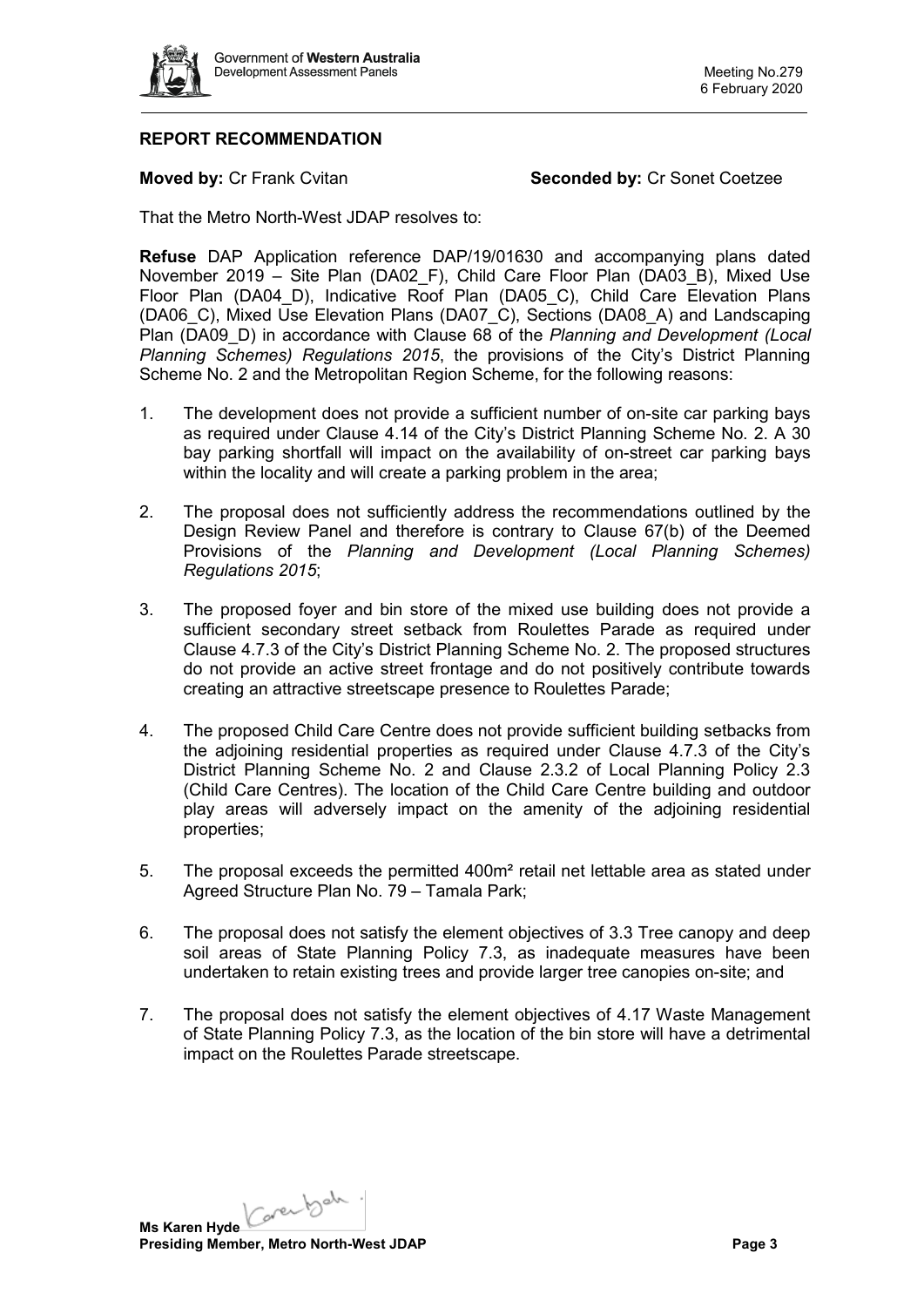

#### **The Report Recommendation was put and LOST (2/3).**

- For: Cr Frank Cvitan Cr Sonet Coetzee
- Against: Ms Karen Hyde Ms Sheryl Chaffer Mr Fred Zuideveld

# **PROCEDURAL MOTION**

# **Moved by:** Ms Karen Hyde **Seconded by:** Ms Sheryl Chaffer

That the Metro North-West JDAP resolves to defer DAP Application reference DAP/19/01630 for a period of up to 60 days, in accordance with the City of Wanneroo's District Planning Scheme No. 2 to allow the applicant in collaboration with the City to address the requirement for the following;

- Adequate onsite parking;
- Reconsideration of the access points from Perkins Drive and the proximity of the Everingham Street access point to Roulettes Parade;
- To respond to the Design Review Panel comments;
- To provide an increased active street frontage to Roulettes Parade;
- To reconsider the location of the bin store on Roulettes Parade;
- To review the building setbacks:
- To consider the interface between the outdoor child care centre playground and the adjoining residential properties;
- To reduce the retail NLA while keeping with the Agreed Structure Plan No. 79 Tamala Park;
- To increase the tree canopy and the deep soil area and in doing so give consideration to potential for boundary landscaping adjoining the residential properties;
- The need to retain the green link along Aviator Boulevard;
- Confirmation of the boundary walls to the adjacent residential properties in terms of location and construction of the dwelling;
- To relocate the store in the multiple dwelling (unit 2) .to a convenient location in accordance with the element objectives of 4.6 Storage of State Planning Policy 7.3.

#### **The Alternate Motion was put and CARRIED (3/2).**

| For: | Ms Karen Hyde     |
|------|-------------------|
|      | Ms Sheryl Chaffer |
|      | Mr Fred Zuideveld |

Against: Cr Frank Cvitan Cr Sonet Coetzee

**REASON:** To allow the applicant to provide amended plans to address the reasons for deferral as listed above.

Karenbah. **Ms Karen Hyde Presiding Member, Metro North-West JDAP Page 4 Page 4**